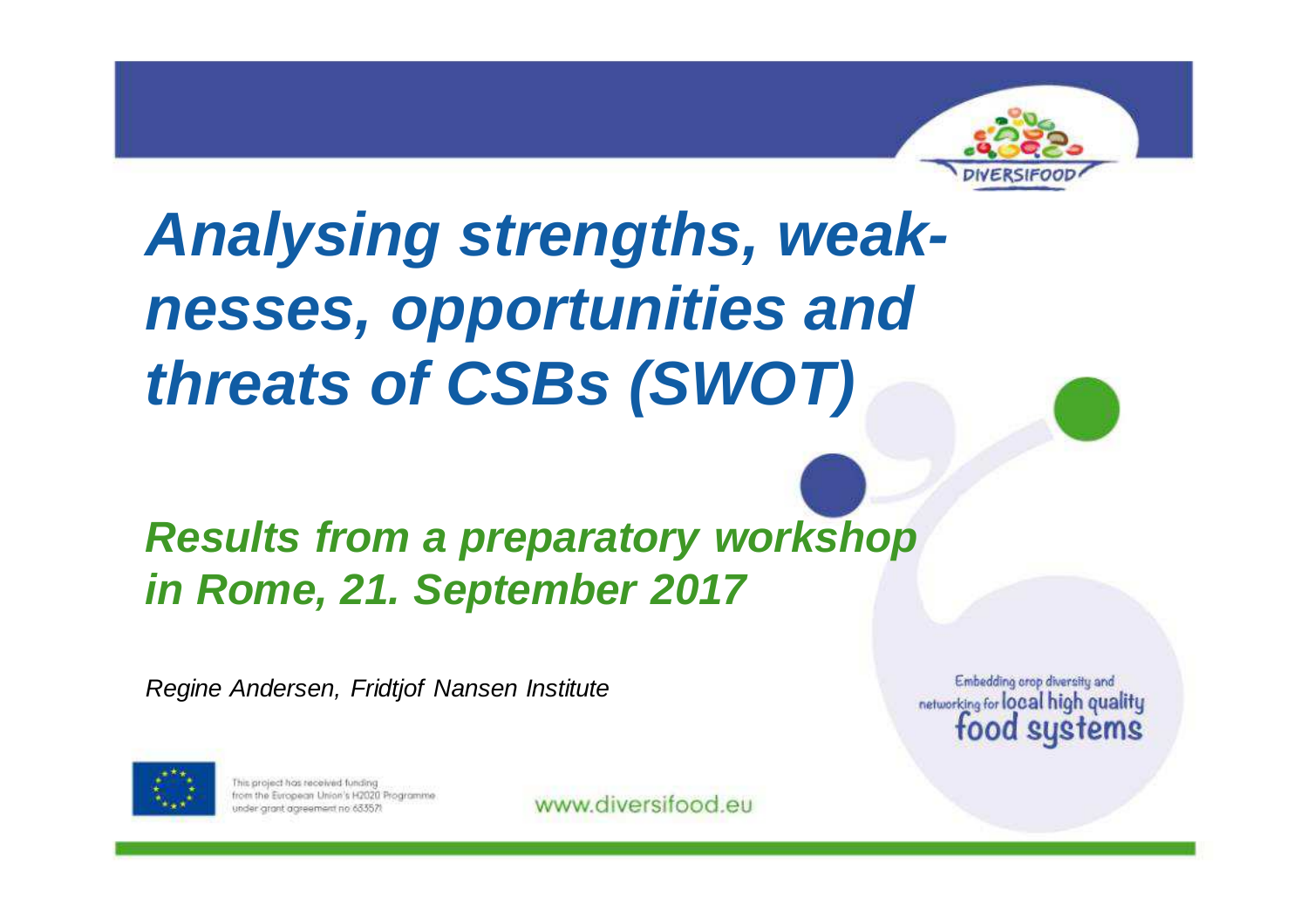## **Background**

www.diversitood.e

- Comprehensive survey by Arche Noah on the state of CSBs in Europe showed a wide diversity in approaches and a movement withgreat potentials
- Important to analyse systematically the possibilities for further development, as basis for future strategies
- The SWOT-process conducted yesterday provides important input to such an analysis



2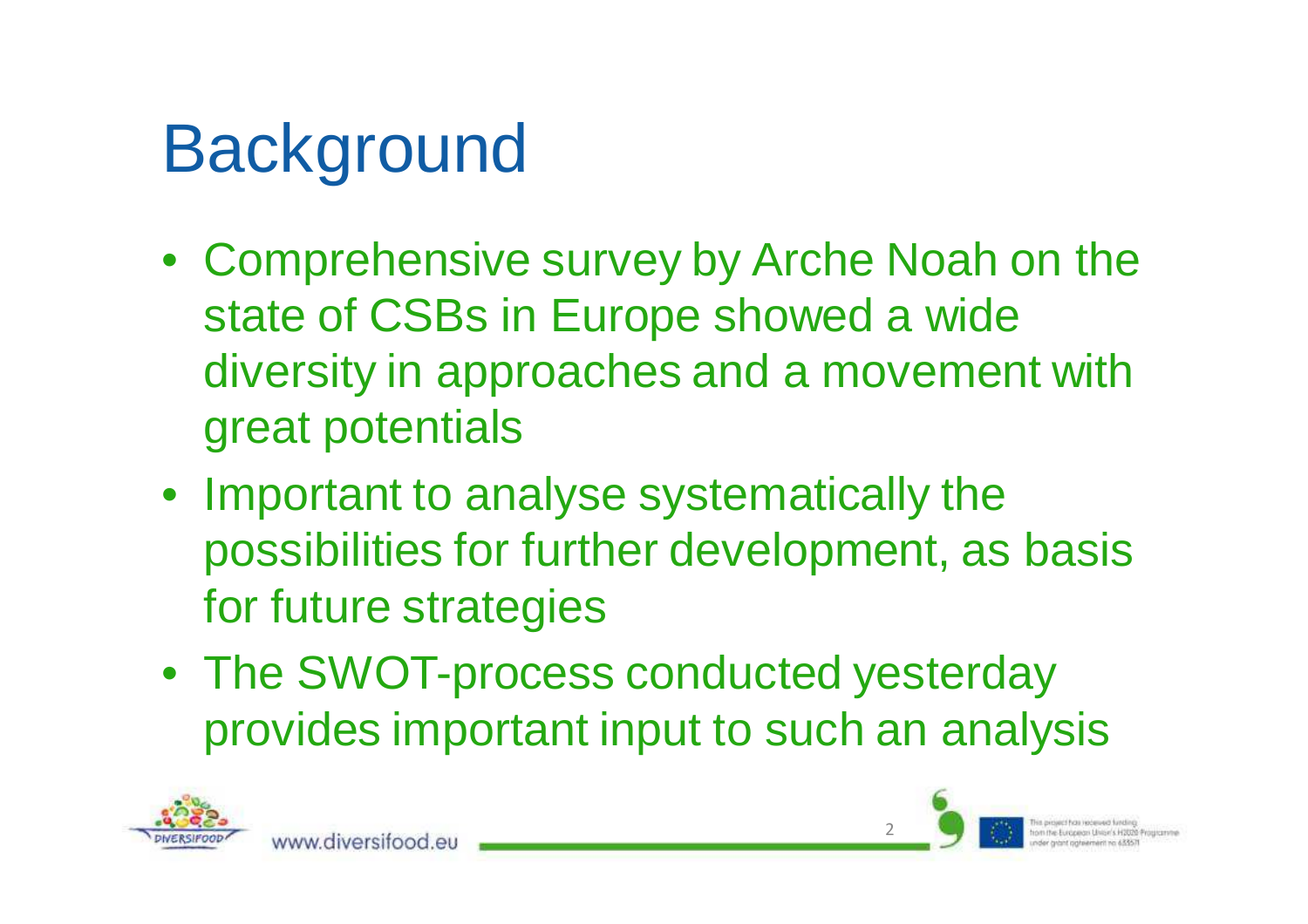# Starting point: CSB-objectives

The survey showed that CSBs have different and multiple objectives:

- –**Conservation**
- –Access and availability
- –**Sensibilisation**

www.diversifood.et

- –Training and capacity building
- – Sustainable use – experimentation, PPB, products
- –Advocacy and legal advice



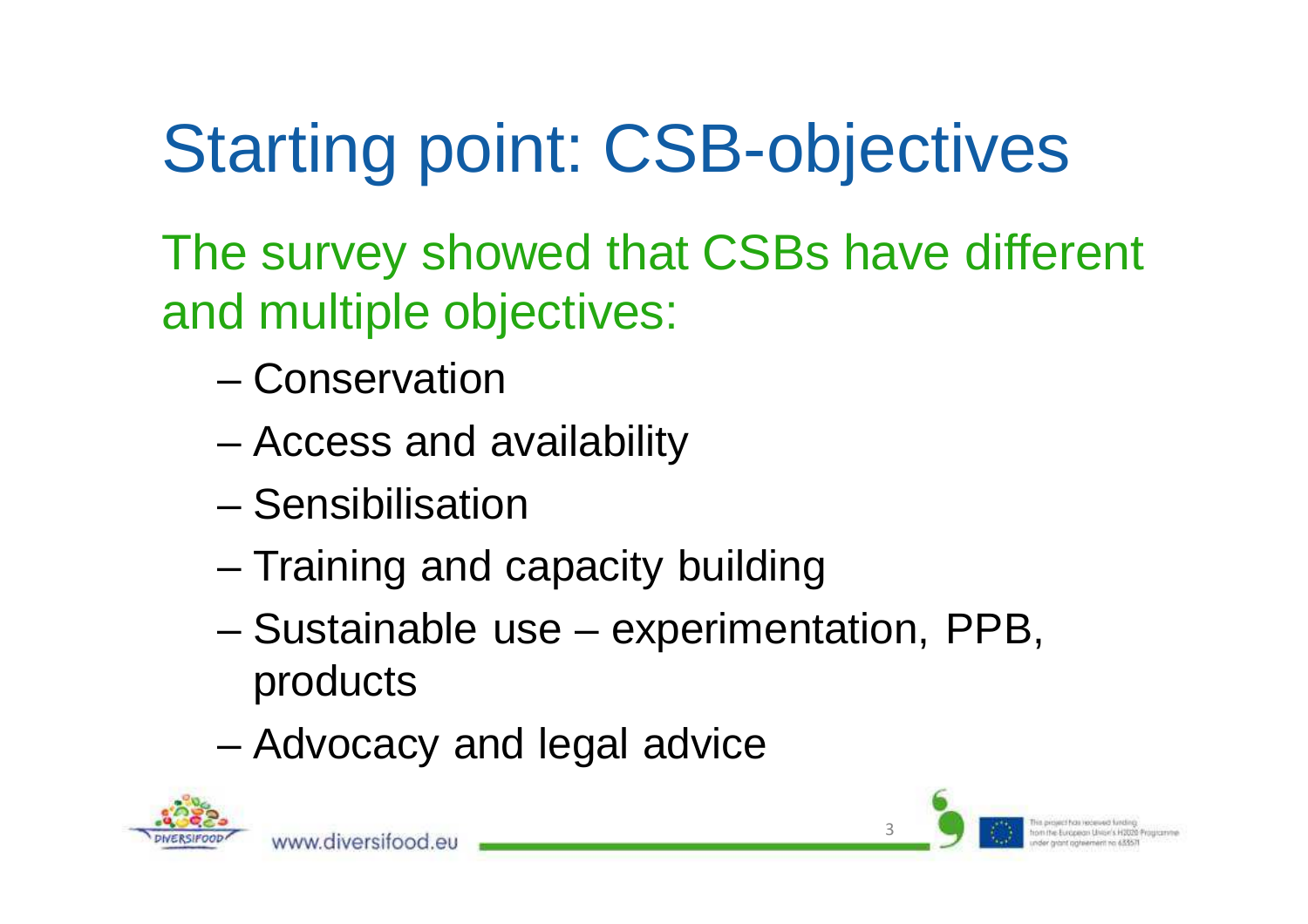### *SWOT process*



|                      | <b>Strenghts</b>                                                                               | <b>Weaknesses</b>                                                                                              |
|----------------------|------------------------------------------------------------------------------------------------|----------------------------------------------------------------------------------------------------------------|
| <b>Opportunities</b> | Opportunity-<br>Strenght-Strategies:<br>Use strengths to take<br>advantage of<br>opportunities | Opportunity-<br><b>Weakness-Strategies</b><br>Overcoming weaknesses<br>by taking advantage of<br>opportunities |
| <b>Threats</b>       | Threat-Strenghts-<br><b>Strategies</b><br>Use strengths to avoid<br>threats                    | Threat-Weakness-<br><b>Strategies</b><br>Minimize weaknesses<br>and avoid threats                              |

*Objective*

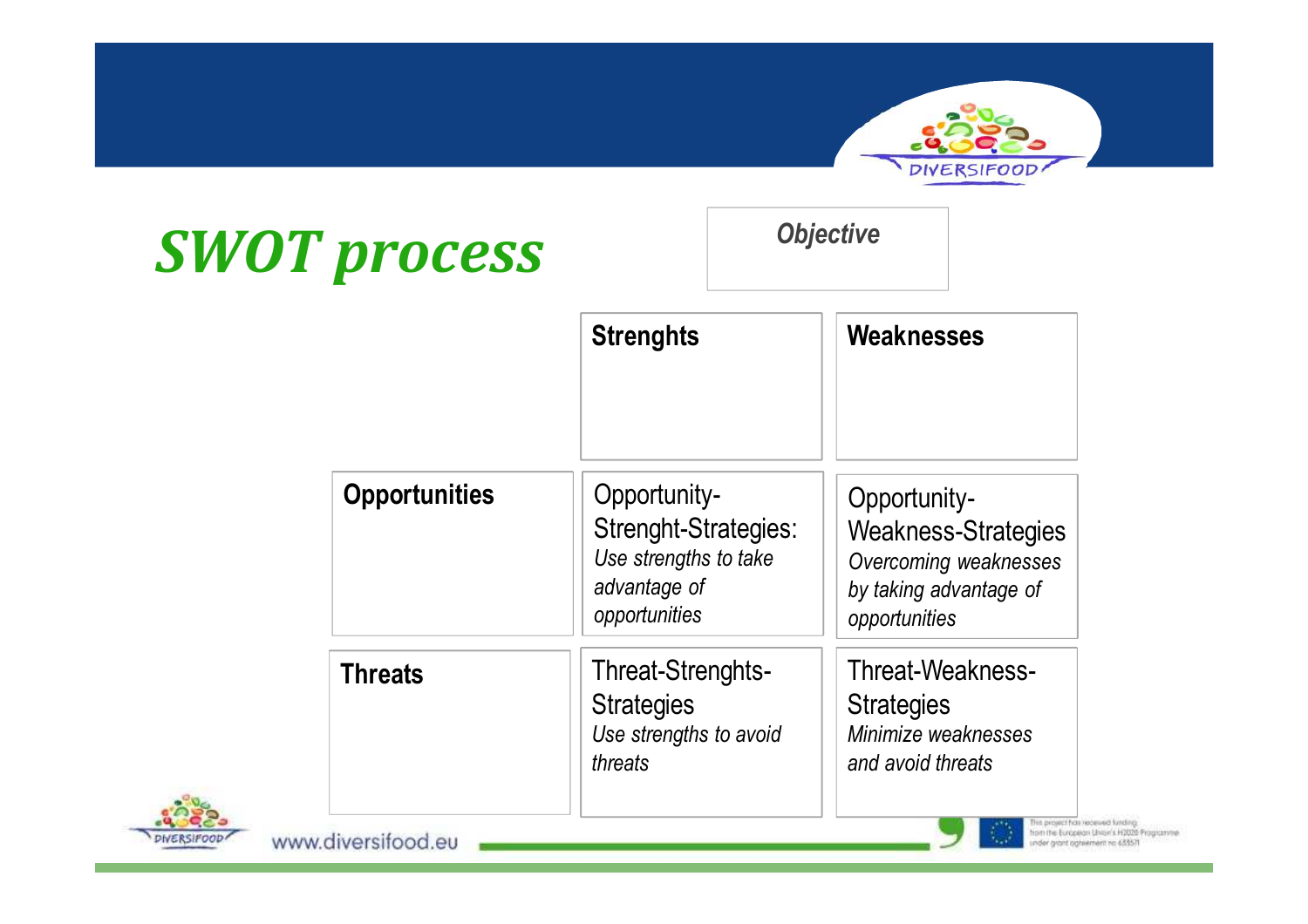## **Conservation**

- Objective:
	- Conserving genetic resources and knowledge for<br>future generations in an integrative dynamic and future generations in an integrative, dynamic, and evolutionary way.
- A strength:
	- **≻CSBs are able to conserve a wider diversity than with** individual or household seed collections.
- A weakness:

www.diversitood.eu

Lack of technical means and support



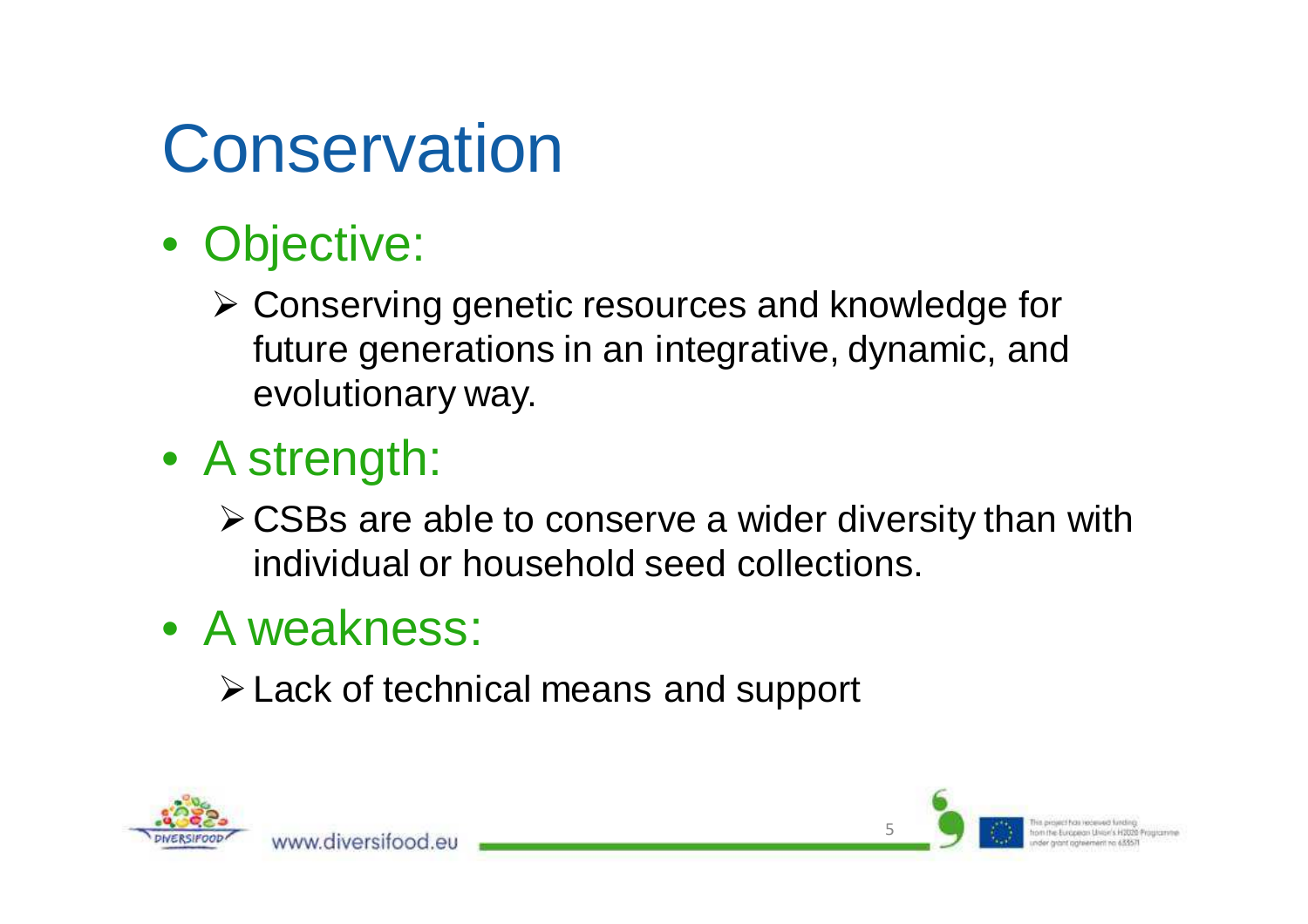## **Conservation**

### • Objective:

- ▶ Conserving genetic resources and knowledge for<br>come in an integrative dynamic are generations to come in an integrative, dynamic, and evolutionary way.
- An opportunity:

www.diversitood.eu

- $\triangleright$  Rising demand for sustainable (and local) food may help generate attention to the work of CSBs
- A threat:
	- Loss of human resources and knowledge in CSBsdue to heavy work load for volunteers and/or age

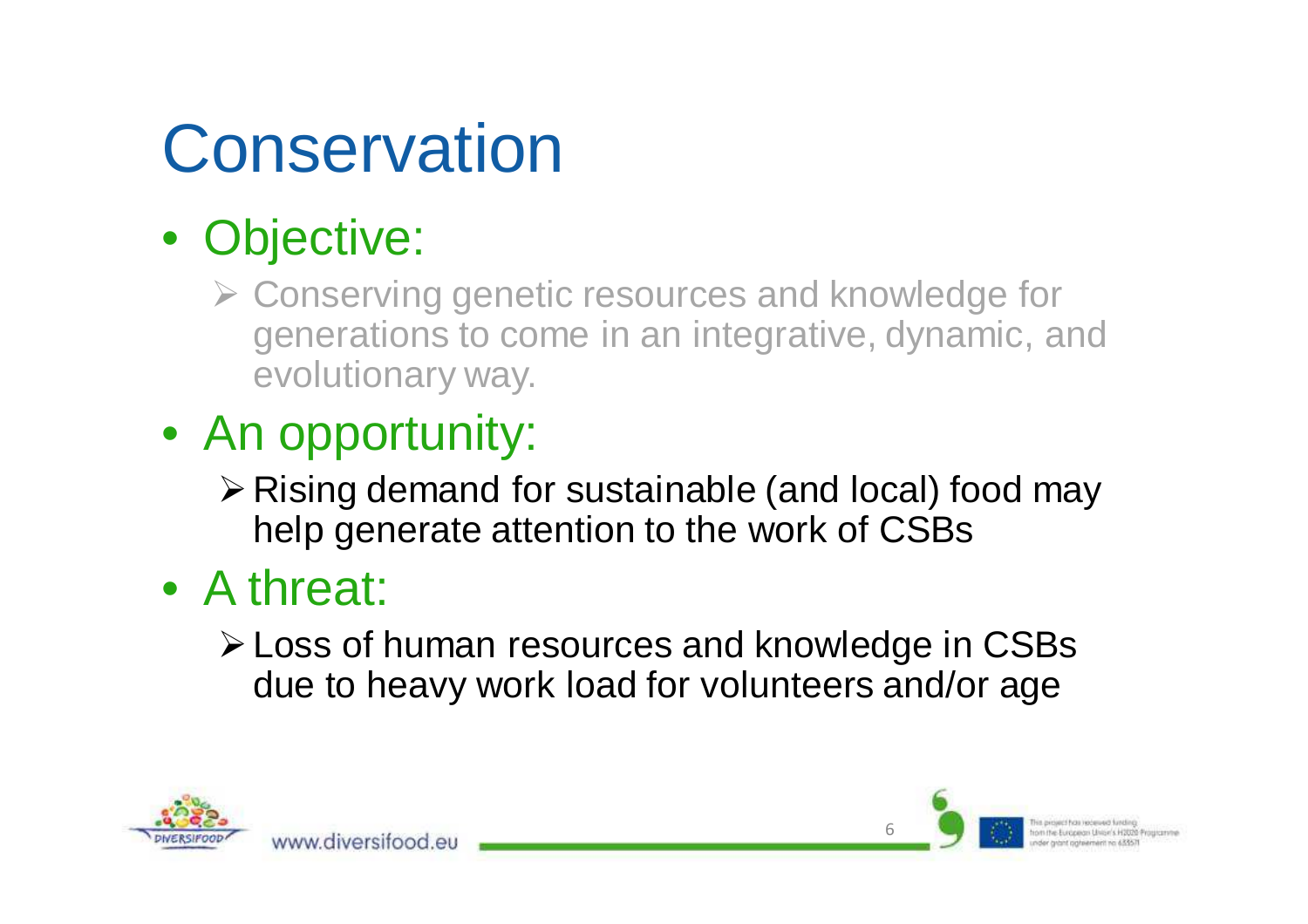## **Conservation**

#### • Objective:

▶ Conserving genetic resources and knowledge for<br/>\n<b>Generations to come in an interactive dynamic</b> generations to come in an integrative, dynamic, and evolutionary way.

### • Selected strategies:

www.diversifood.eu

- Include new stakeholders from the food chain to support<br>The work of CSBs with different canacities and to act as the work of CSBs with different capacities and to act as multiplicators of the idea
- > Share knowledge and recognize those who do the work
- > Implement Farmers' Rights
- $\triangleright$  Raise awareness about the importance of supporting the <br>CSBs initiatives financially at a long term basis CSBs initiatives financially at a long term basis

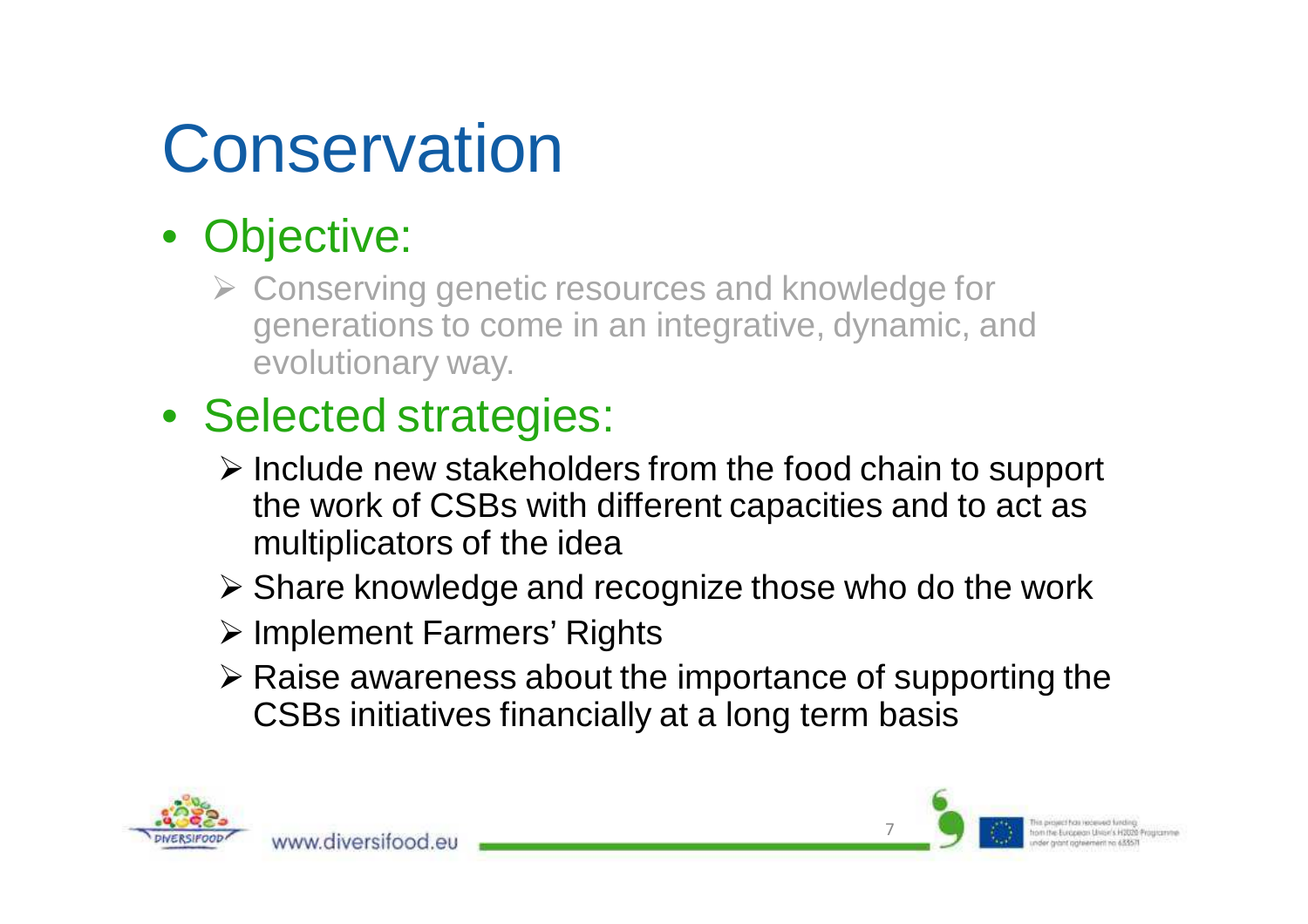## Access and availability

### • Objective:

- > Making genetic resources accessible and available is <br>a serie activity of CSBs a core activity of CSBs.
- A strength:
	- Collective action to make genetic resourcesaccessible and available is the main strength of CSBs
- A weakness:

www.diversitood.eu

 $\triangleright$  There are no remunerations, and the work relies on voluntary engagement



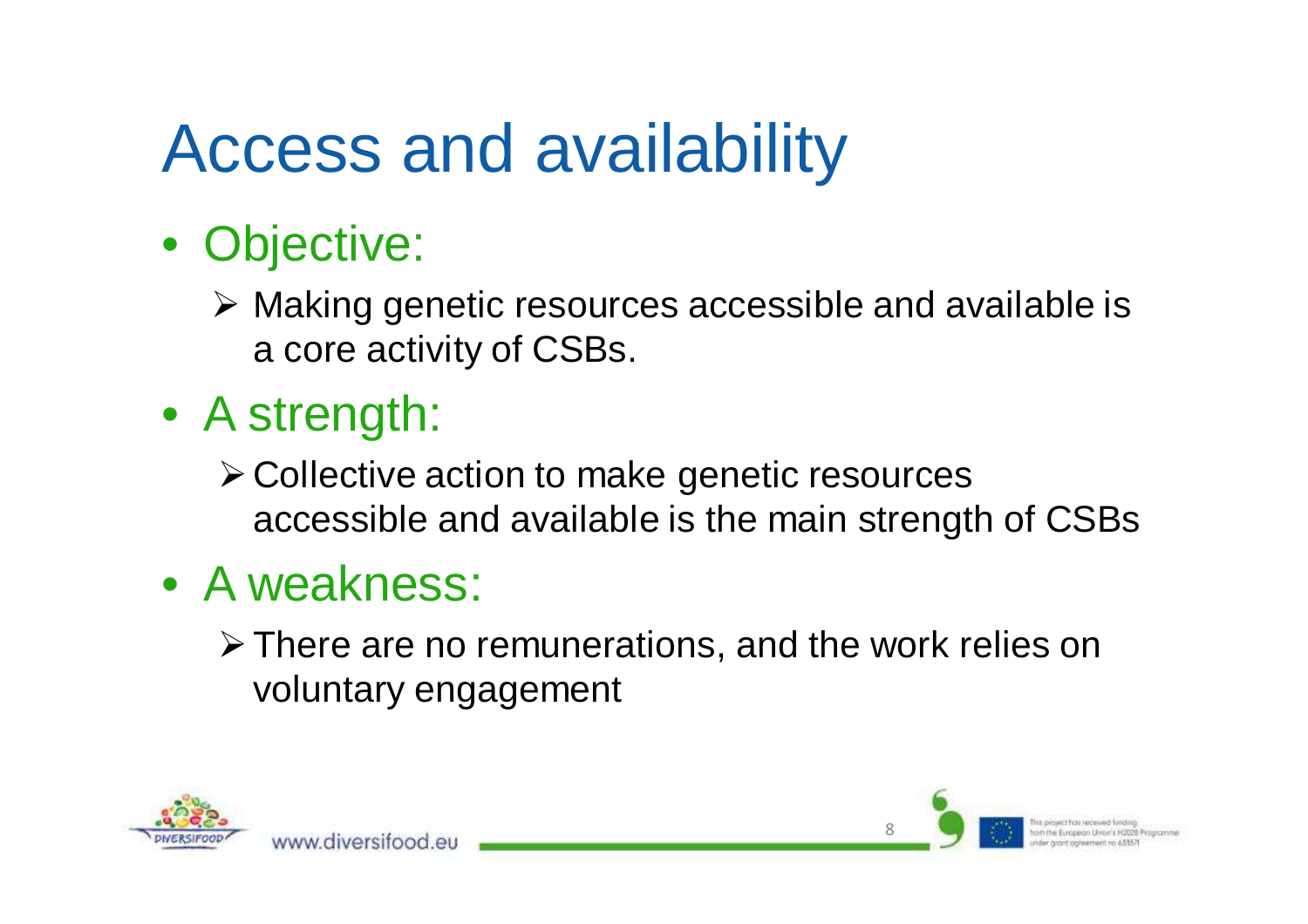## Access and availability

### • Objective:

- > Making genetic resources accessible and available is a core activity of CSBs.
- An opportunity:

www.diversitood.eu

- $\triangleright$  International networking provide opportunities for making more diversity accessible and available
- A threat:
	- Demotivation of farmers due to heavy work load and lacking support

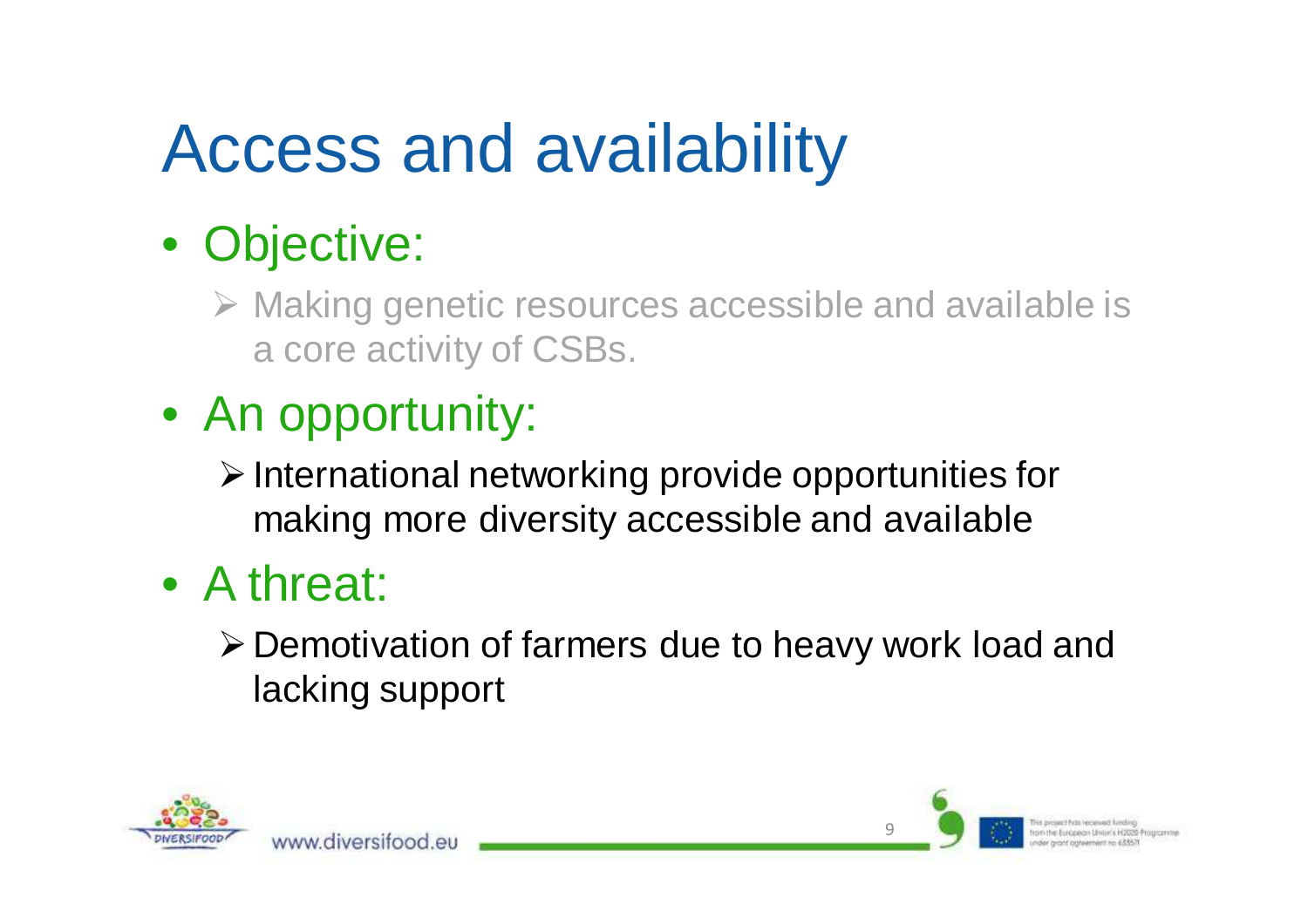## Access and availability

### • Objective:

- > Making genetic resources accessible and available is a core activity of CSBs.
- Selected strategies:

www.diversitood.eu

- Develop new cooperation forms and strengthen ties with formal gene banks
- Engage in participatory research to strengthen the work of CSBs
- Work through existing networks and organizations to disseminate information and attract funding

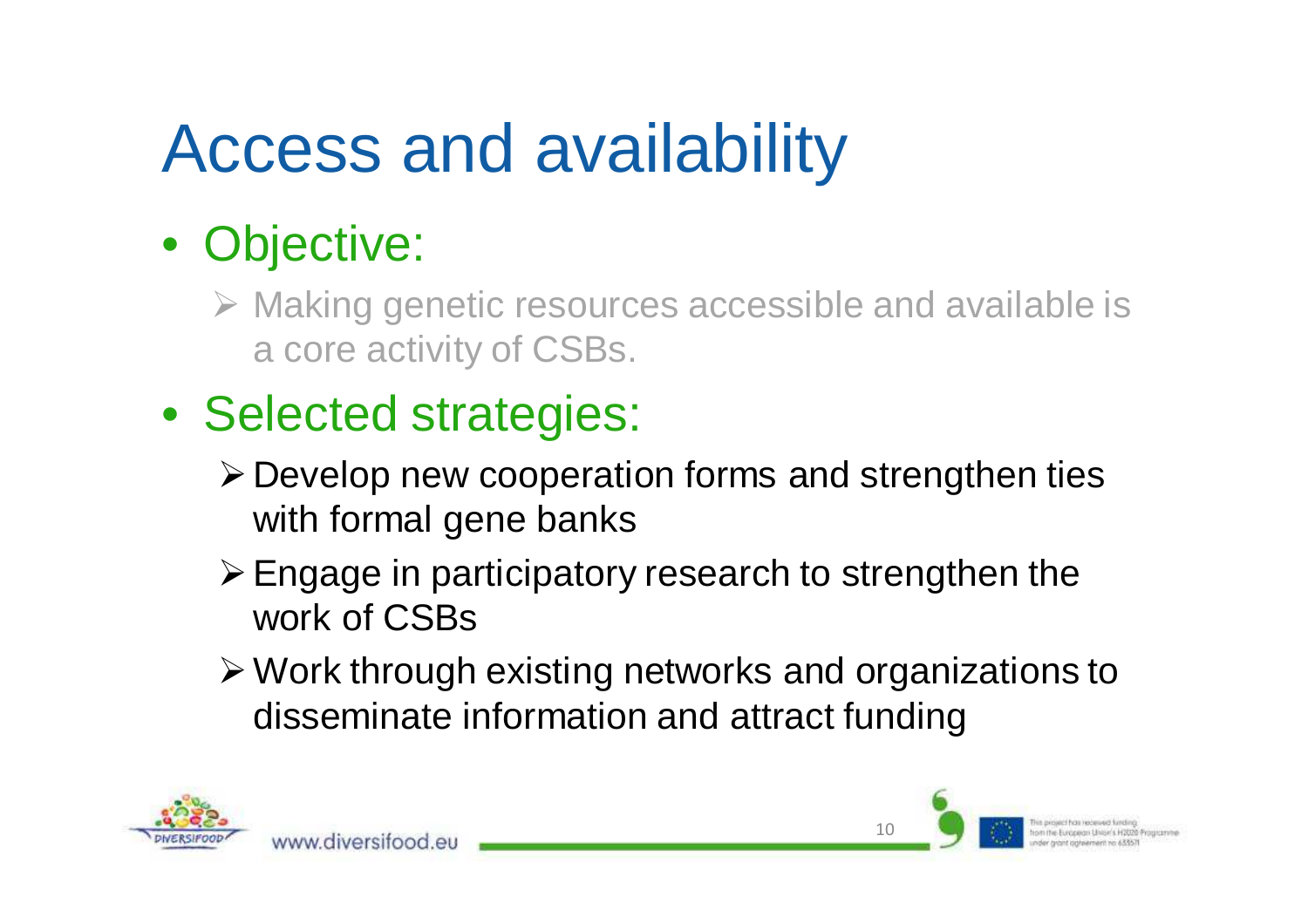## **Sensibilisation**

### • Objective:

Promote a change of thinking and practices among<br>farmers consumers civil society and policy makers farmers, consumers, civil society and policy makers that reflects the importance of crop genetic resources for food soveregnity and cultural identity.

### • A strength:

CSBs are able to establish the links between genetic resources, cultural identity and food production

#### • A weakness:

www.diversitood.e

There is little documentation of the knowledge relatedto crop varieties and communication skills are lacking

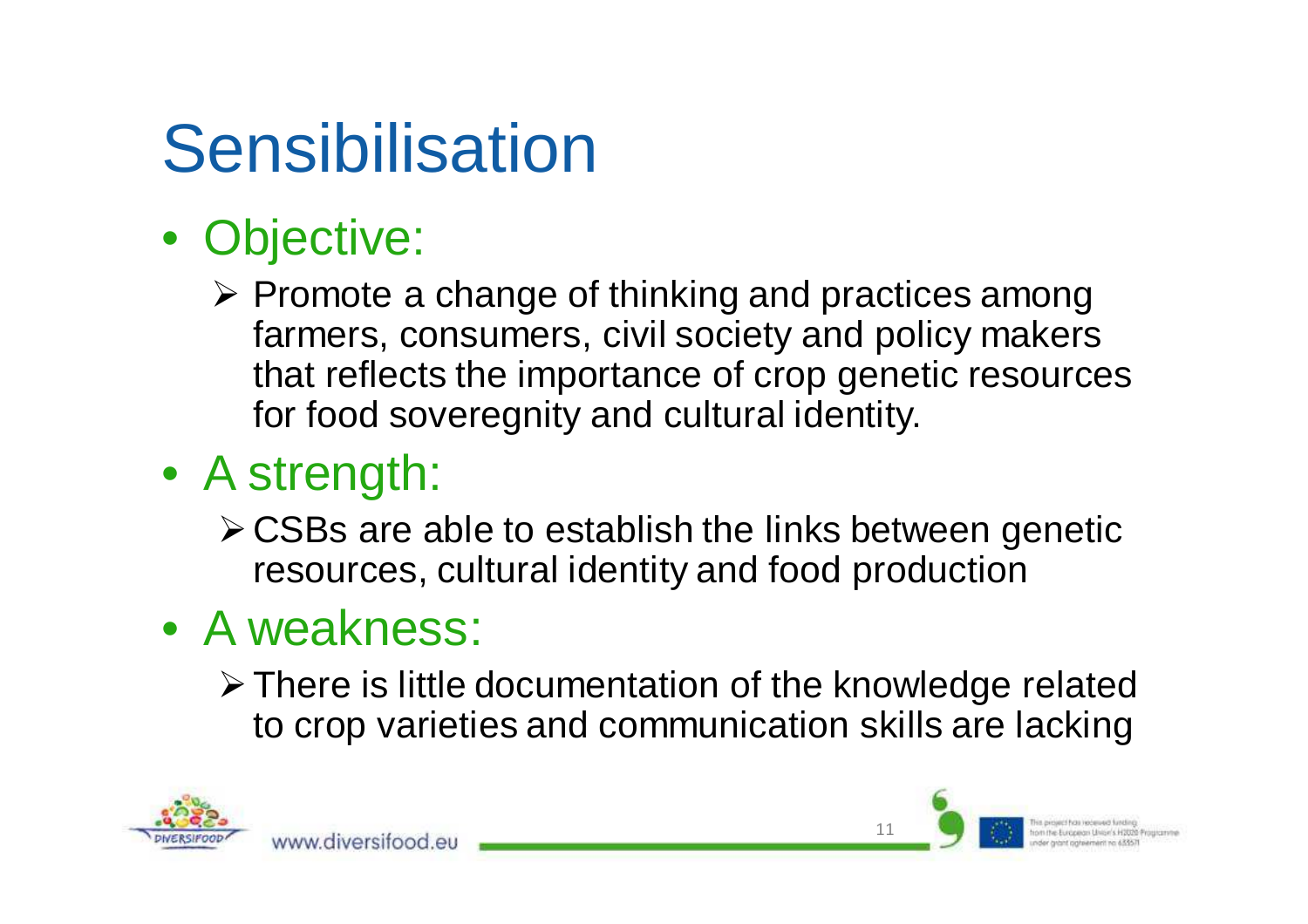## **Sensibilisation**

### • Objective:

▶ Promote a change of thinking and practices among farmers, consumers, civil society and policy makers that reflects the importance of crop genetic resources for food soveregnity and cultural identity.

#### • An opportunity:

www.diversitood.eu

 Massmedia provide 'massive' opportunities of communcation and mobilization

### • A threat:

The action needed requires resources that are difficult to  $\triangleright$  The action needed requires resources that are difficult to mobilise due to lacking support from politicians/authorities

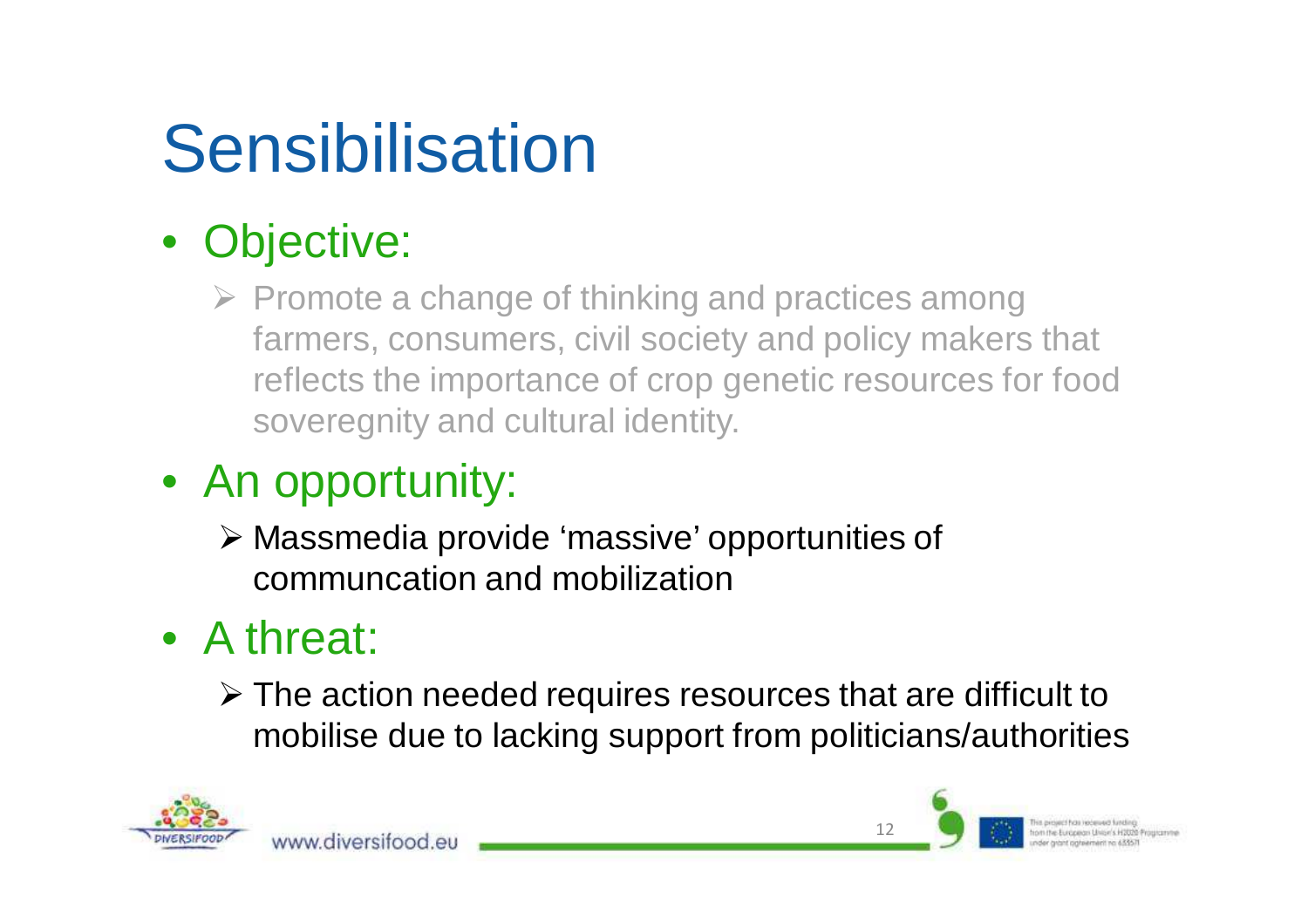## **Sensibilisation**

### • Objective:

> Promote a change of thinking and practices among farmers, consumers, civil society and policy makers that reflects the importance of crop genetic resources for food soveregnity and cultural identity.

### • Selected strategies:

- Use good narratives to reach out to mass media, civil society and other groups to achieve credibility
- Create linkages between rural and urban groups and invite broadly, to attract support and work capacity

**≻ Create a common platform for sharing knowledge** 



13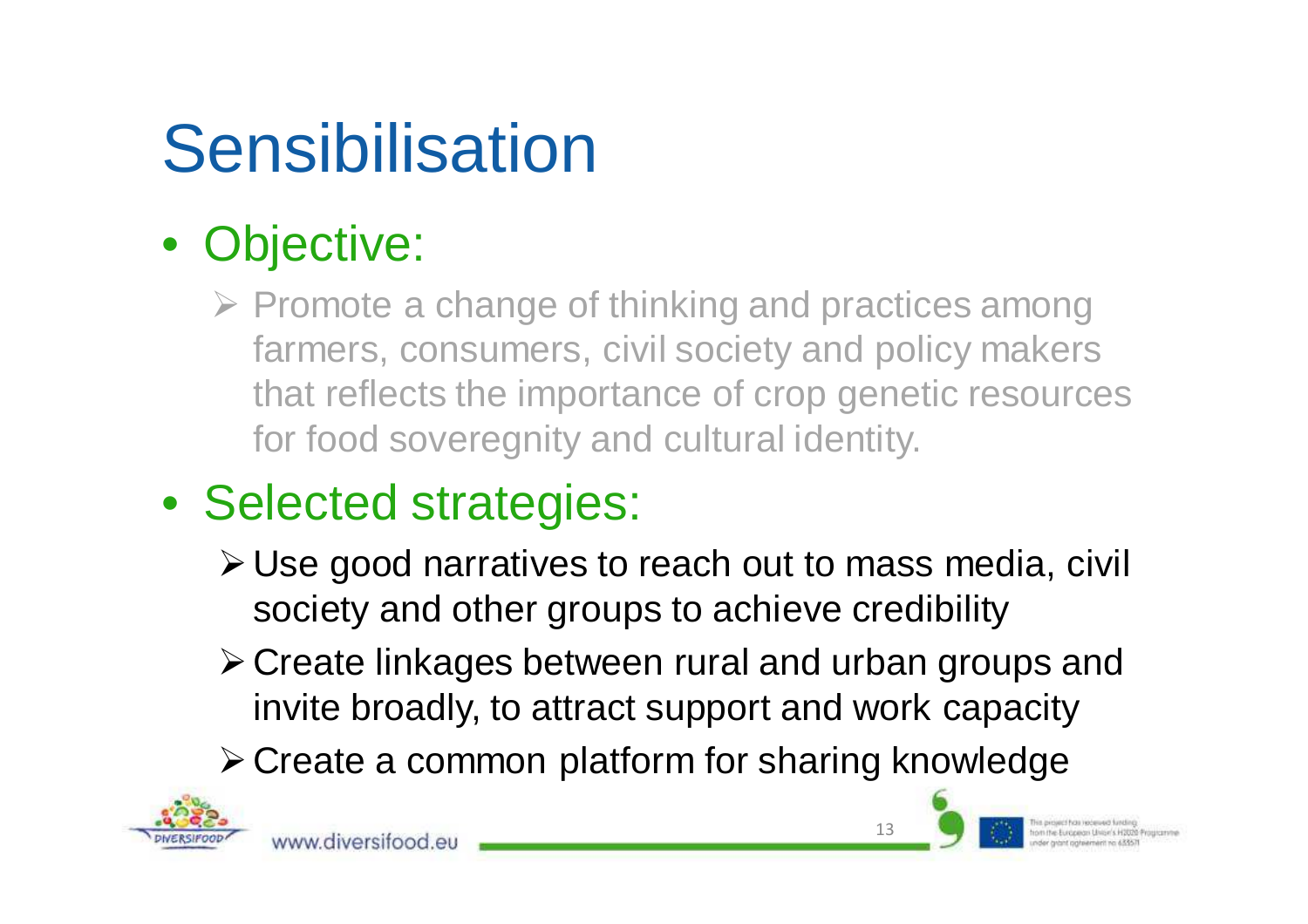# Training and capacity building

- Objective:
	- $\triangleright$  Facilitate training to important stakeholders (farmers,<br>Sardeners, researchers) to enhance the multiple gardeners, researchers) to enhance the multiple functions of CSBs and capacities of their members.
- A strength:
	- CSB actors hold very practical, hands-on relevant knowledge on the material they conserve
- A weakness:

www.diversitood.e

There is a shortage of funds and human resources to conduct training and capacity building

14

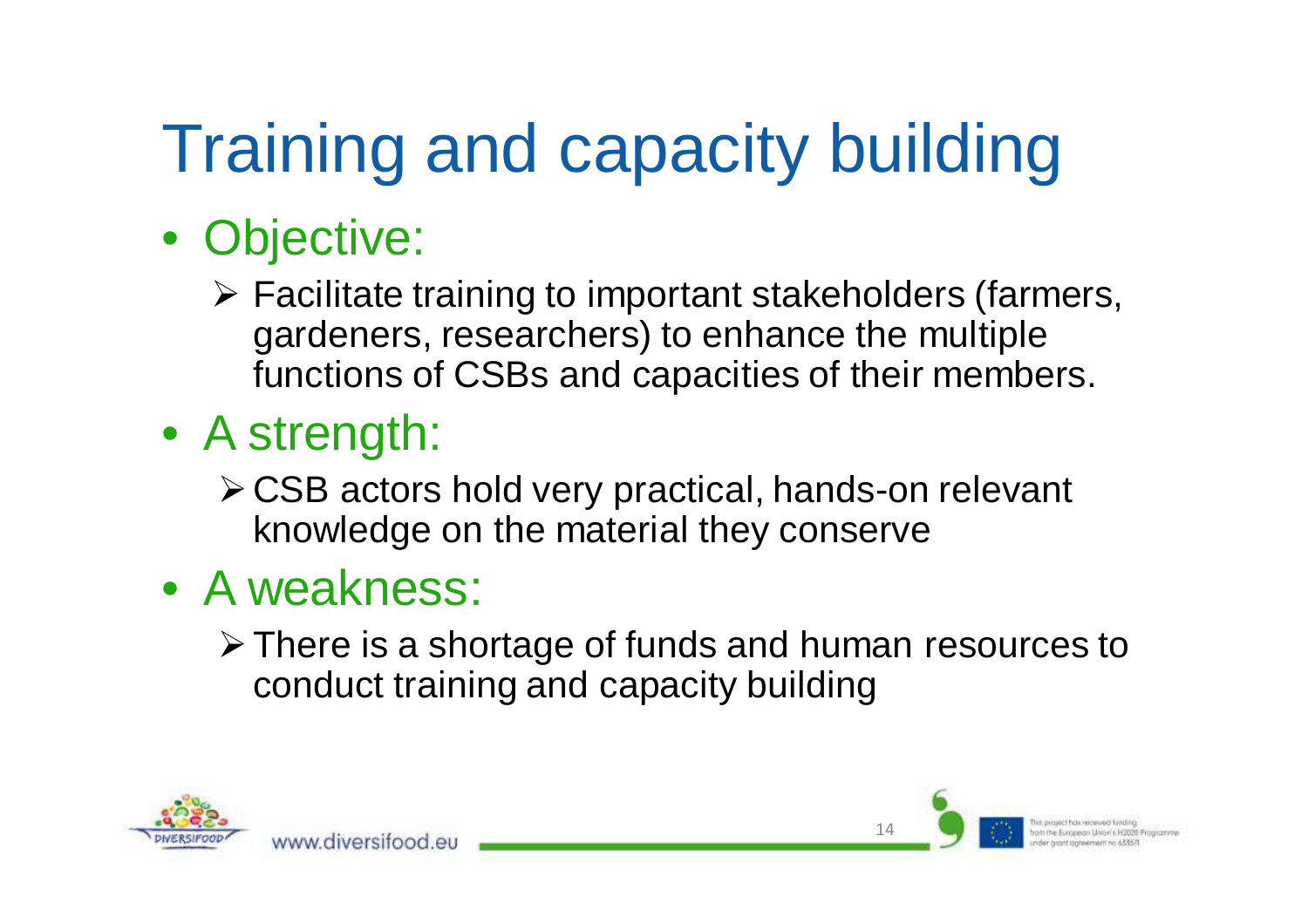# Training and capacity building

### • Objective:

 $\triangleright$  Facilitate training to important stakeholders (farmers,<br>gardeners, researchers) to enhance the multiple gardeners, researchers) to enhance the multiple functions of CSBs and capacities of their members.

### • An opportunity:

www.diversitood.eu

CSBs provide possibilities for the development/testing of new ways of learning/training and to act as bridges between formal and informal knowledge

### • A threat:

The weak institutionalization of CSBs may lead to uneven and not constant funding



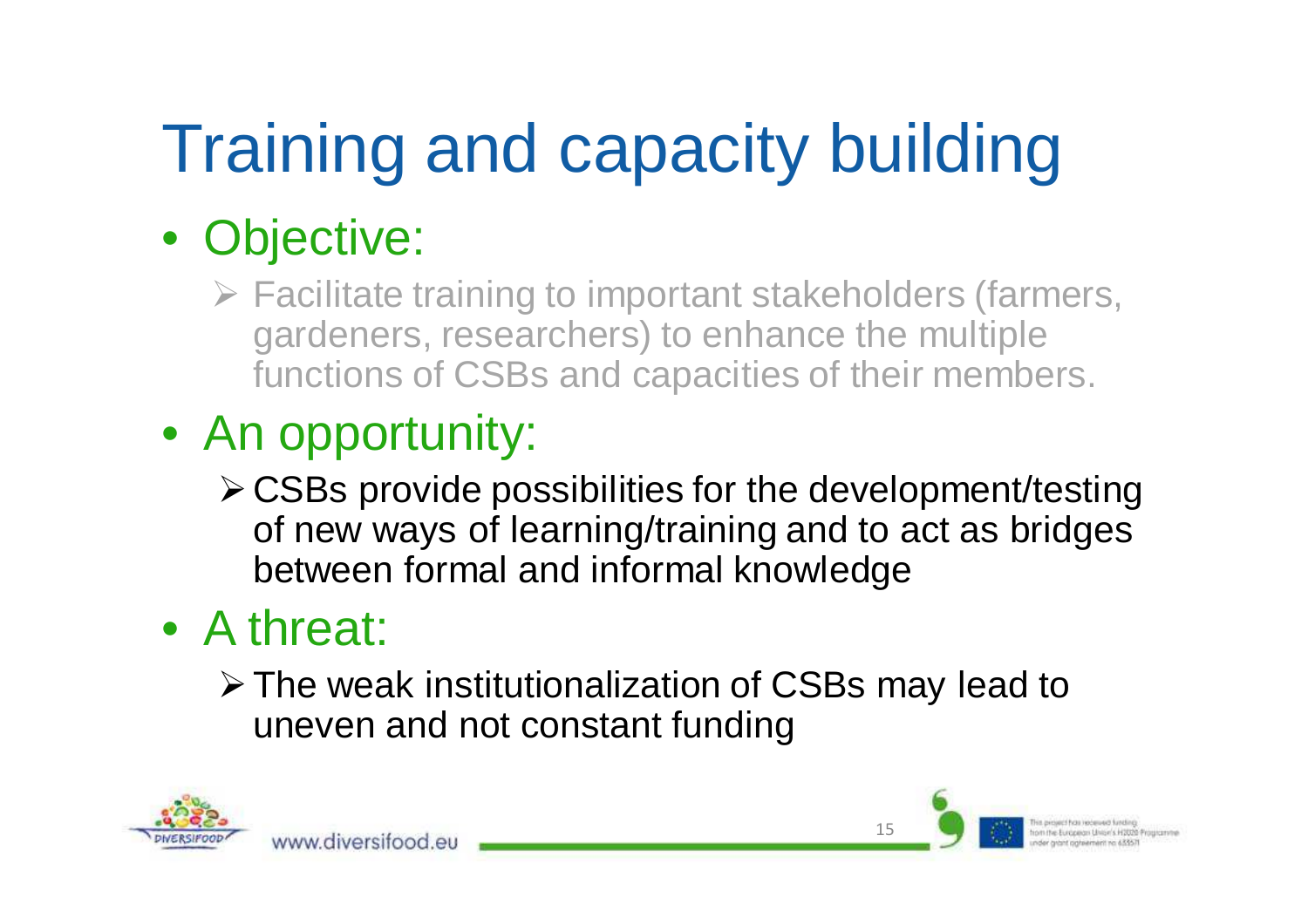# Training and capacity building

### • Objective:

 $\triangleright$  Facilitate training to important stakeholders (farmers,<br>gardeners, researchers) to enhance the multiple gardeners, researchers) to enhance the multiple functions of CSBs and capacities of their members.

## • Selected strategies:

www.diversifood.et

- Conduct multi-actor meetings to define learning goals
- > Map existing training materials and resources to save<br>funds by not duplicating efforts funds by not duplicating efforts
- > Map experts and farmers willing to become trainers
- Develop on-line training moduls for wide outreach
- Use creative self-financing strategies



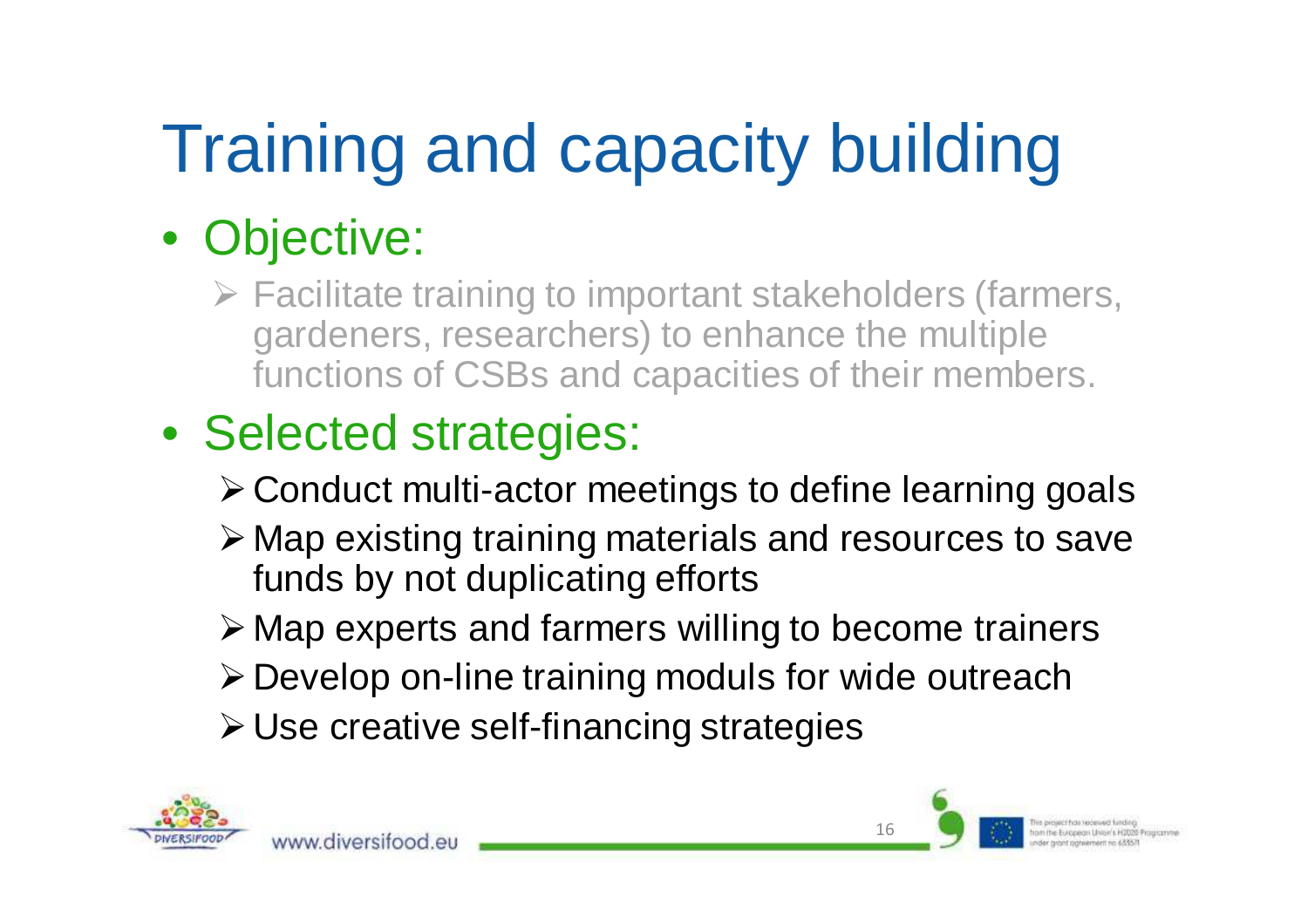#### **Sustainable** use

- Objective:
	- Support farmers, gardeners and small scale breeders <br>As utilize genetic resources in a quotainable manner. to utilize genetic resources in a sustainable manner
- A strength:
	- > There is a diversity of models showing multiple ways of sustaining crop diversity
- A weakness:

www.diversitood.eu

 $\triangleright$  Participatory plant breeding is not sufficiently institutionalized to contribute according to itspotentials

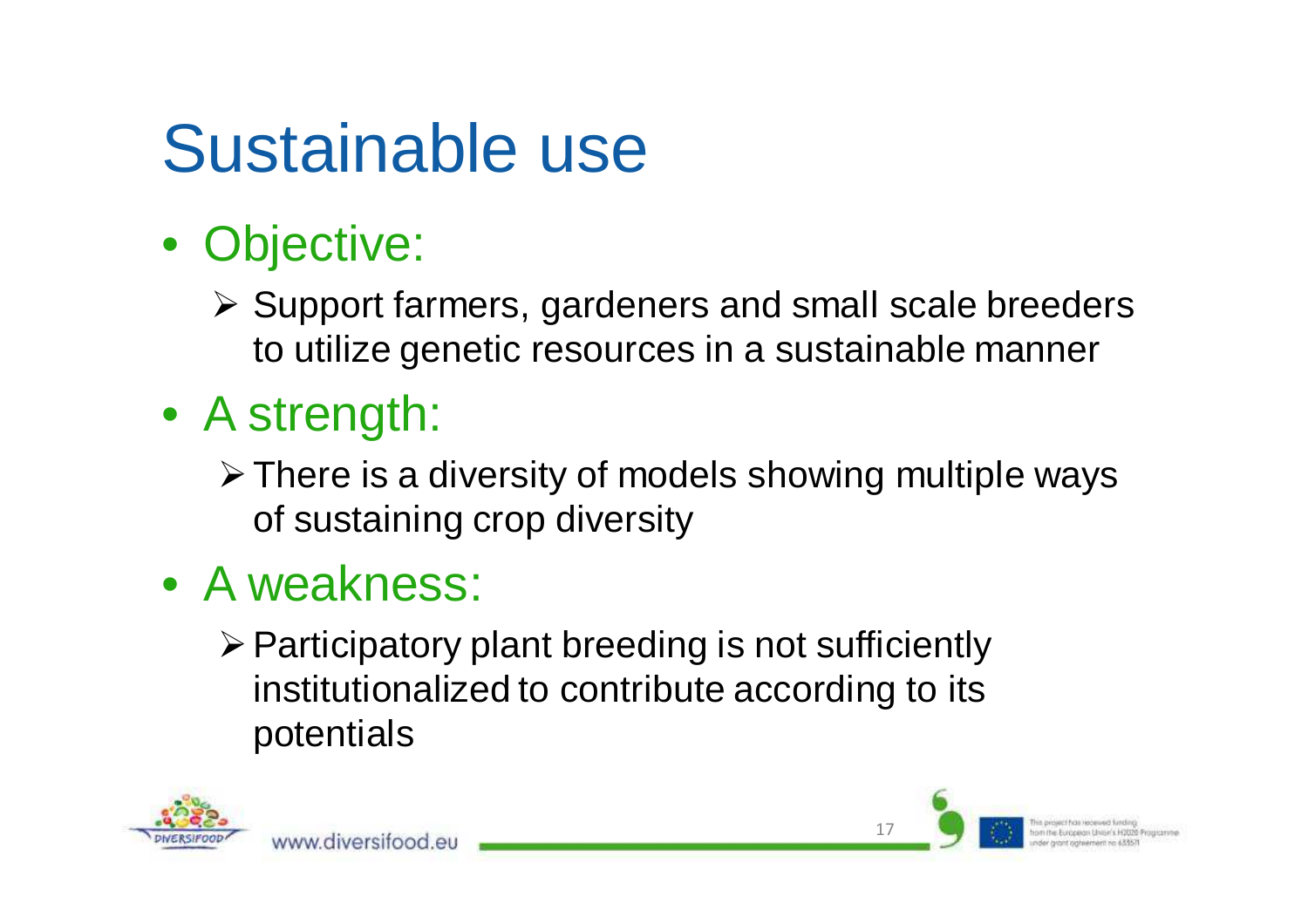#### **Sustainable** use

### • Objective:

Support farmers, gardeners and small scale breeders <br>to utilize genetic resources in a quotainable manner. to utilize genetic resources in a sustainable manner

### • An opportunity:

www.diversitood.eu

Climate change is changing the agricultural context, increasing the possibilities to communicate theimportance of sustainable use of crop diversity

### • A threat:

Loss of farmers and agricultural land, combined withthe lack of policy support and financial resources



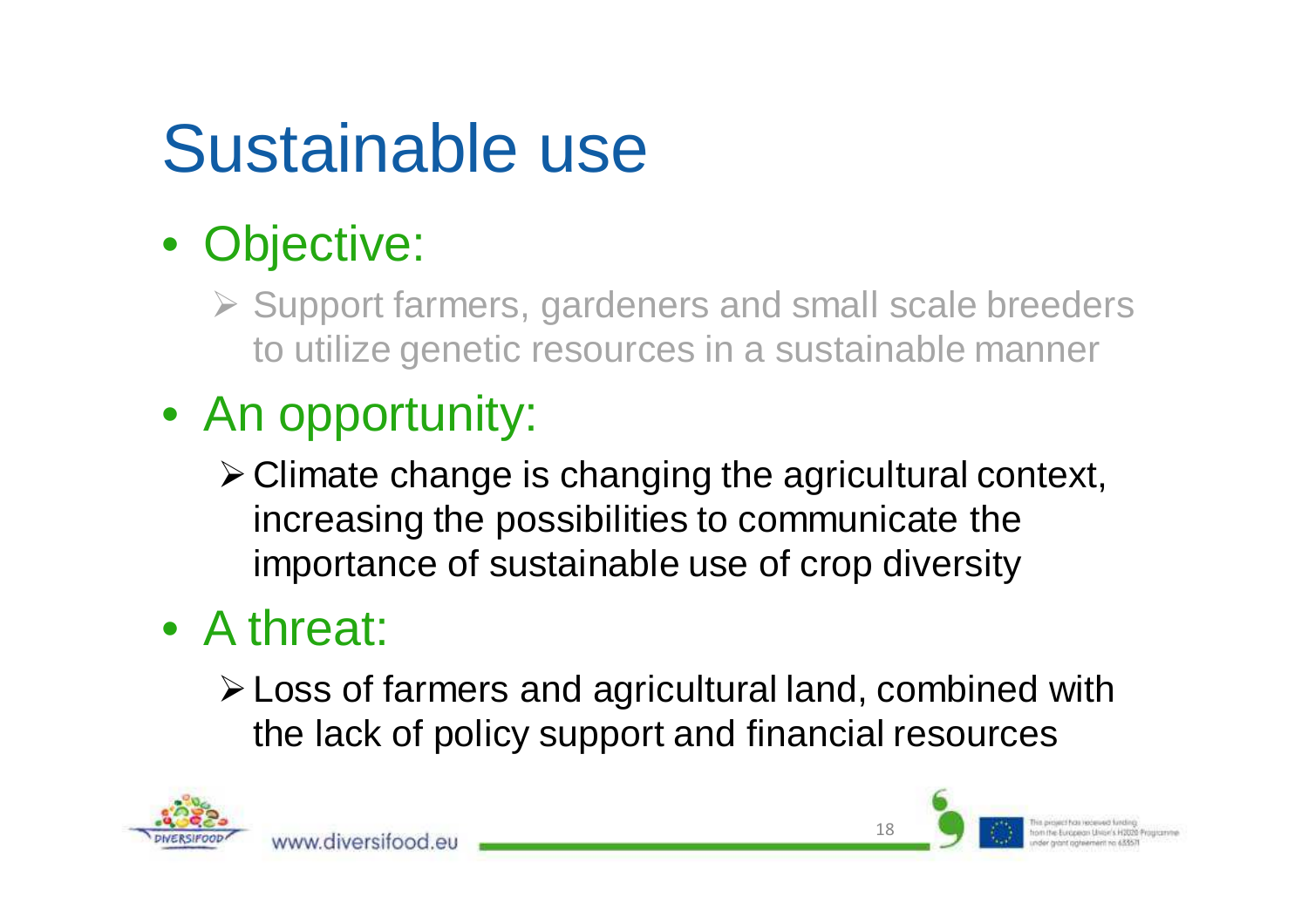#### **Sustainable** use

### • Objective:

- Support farmers, gardeners and small scale breeders <br>to utilize genetic resources in a quotainable manner. to utilize genetic resources in a sustainable manner
- Selected strategies:

www.diversitood.eu

- Use the demand for food quality and local products as a leverage to increase public attention to the importance of sustainable use of crop diversity
- Create platforms for and with farmers aimed at addingvalue to their production and reducing the risk of loosing crop diversity as well as farmers

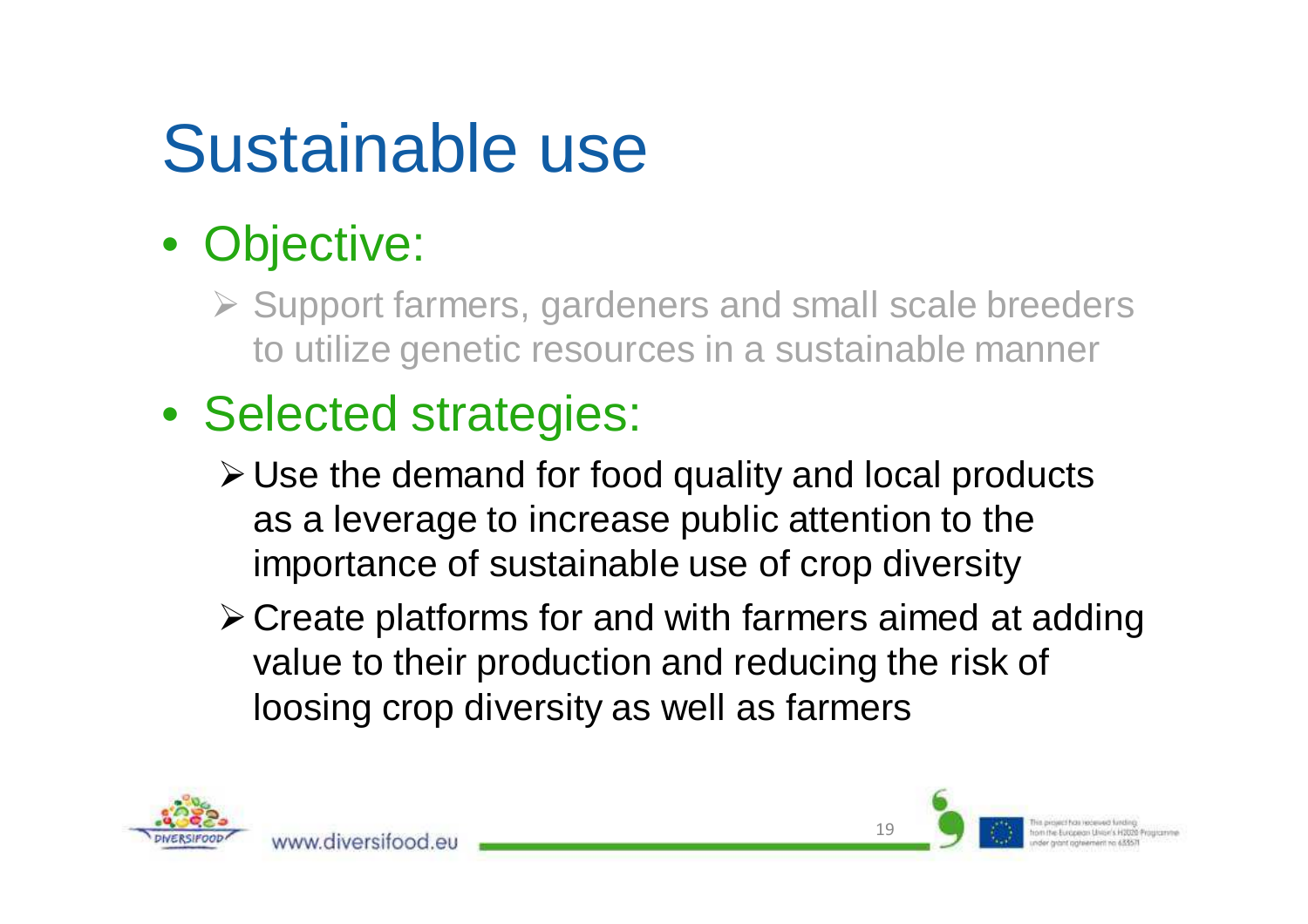## Advocacy and legal advice

- Objective:
	- An objective for CSB's is to advocate for legal space<br>An equal use develop exchange and sell their esede to save, use, develop, exchange and sell their seeds.
- A strength:
	- $\triangleright$  CSBs provide good examples of the need for legal space related to the use of seeds.
- A weakness:

www.diversitood.e

CSBs lack economic resources and human capacityto engage in advocacy work

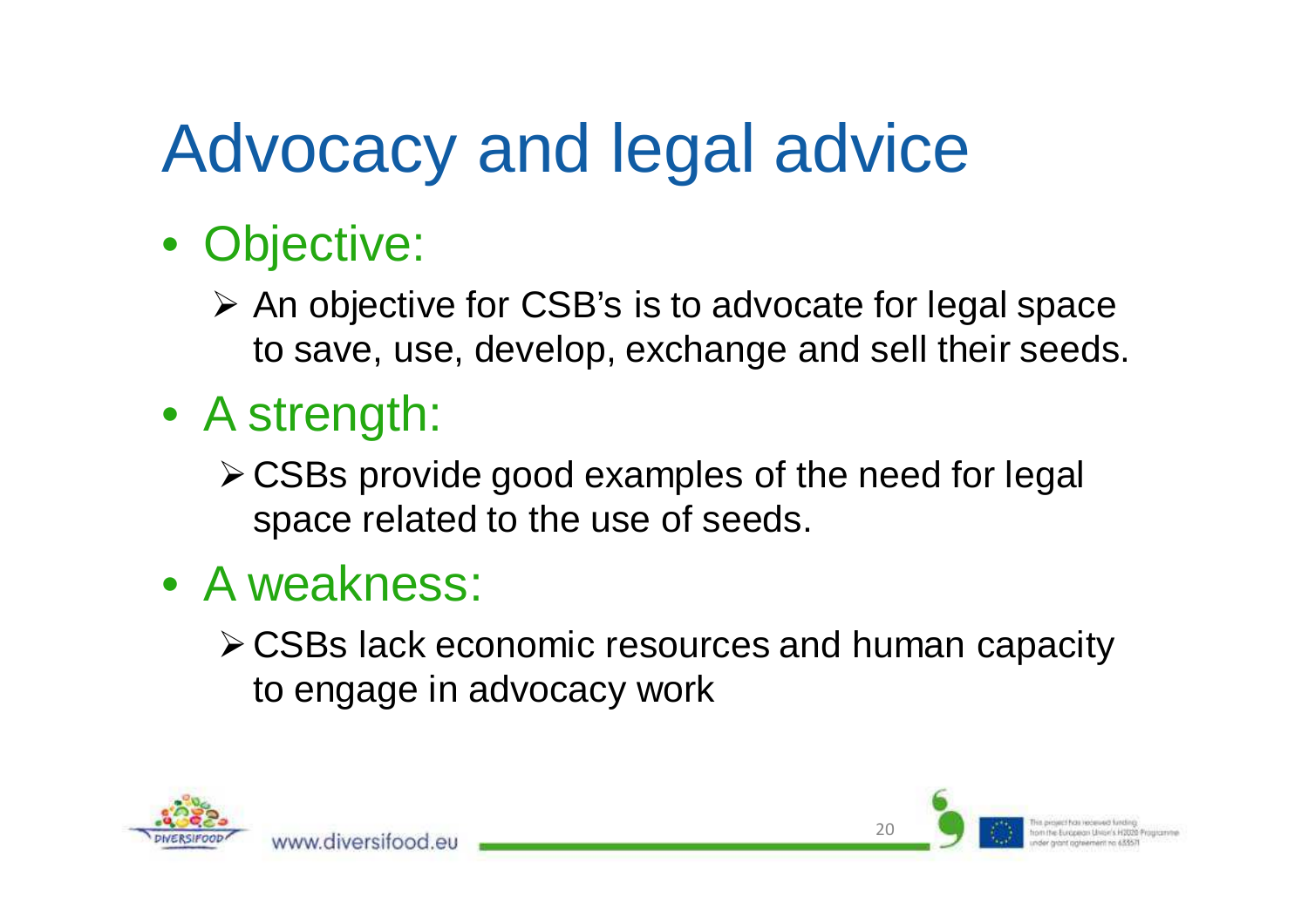# Advocacy and legal advice

### • Objective:

An objective for CSB's is to advocate for legal space to save, use, develop, exchange and sell their seeds.

### • An opportunity:

www.diversitood.e

 $\triangleright$  There is potentially massive support from the public

### • A threat:

Opponents of legal space for CSBs related to theirseeds are strong and numerous



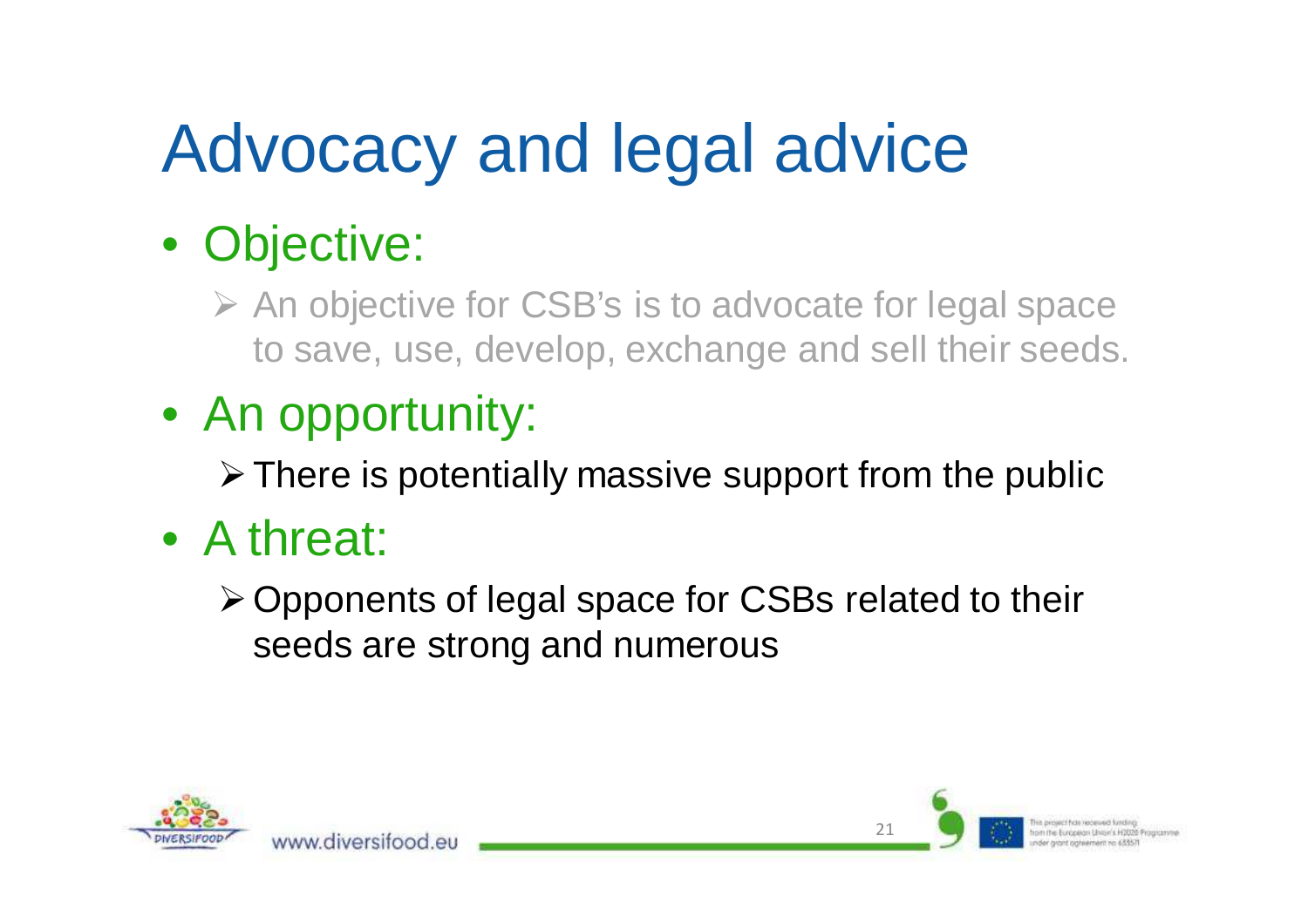# Advocacy and legal advice

### • Objective:

- An objective for CSB's is to advocate for legal space<br>to save use develop exchange and sell their seeds to save, use, develop, exchange and sell their seeds.
- Selected strategies:

www.diversifood.et

- Use public support for just demands of CSBs to put pressure on national authorities to comply with theircommittments related to the Plant Treaty
- Demand representation of CSBs in relevant decisionmaking bodies
- Pool human resources to provide advice to CSBs onregional and national policy processes

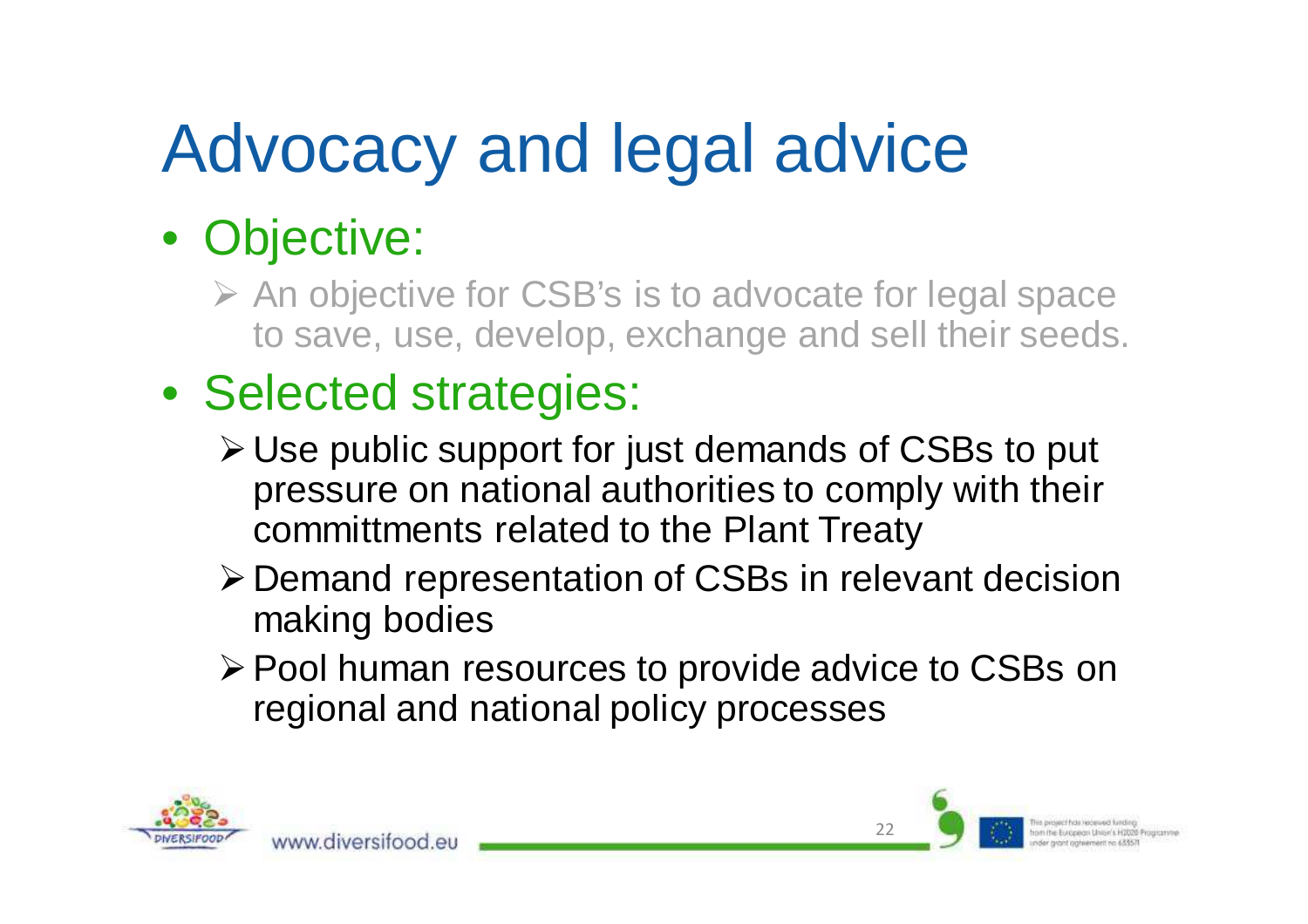# Some conclusions

- There are many opportunities to strengthen and scale up the work of CSBs
- This will contribute greatly to the implementation of the Plant Treaty
- Joint strategies and collaboration are needed to promote action among CSBs
- Political support and financial resourcesare crucial to speed up action



www.diversitood